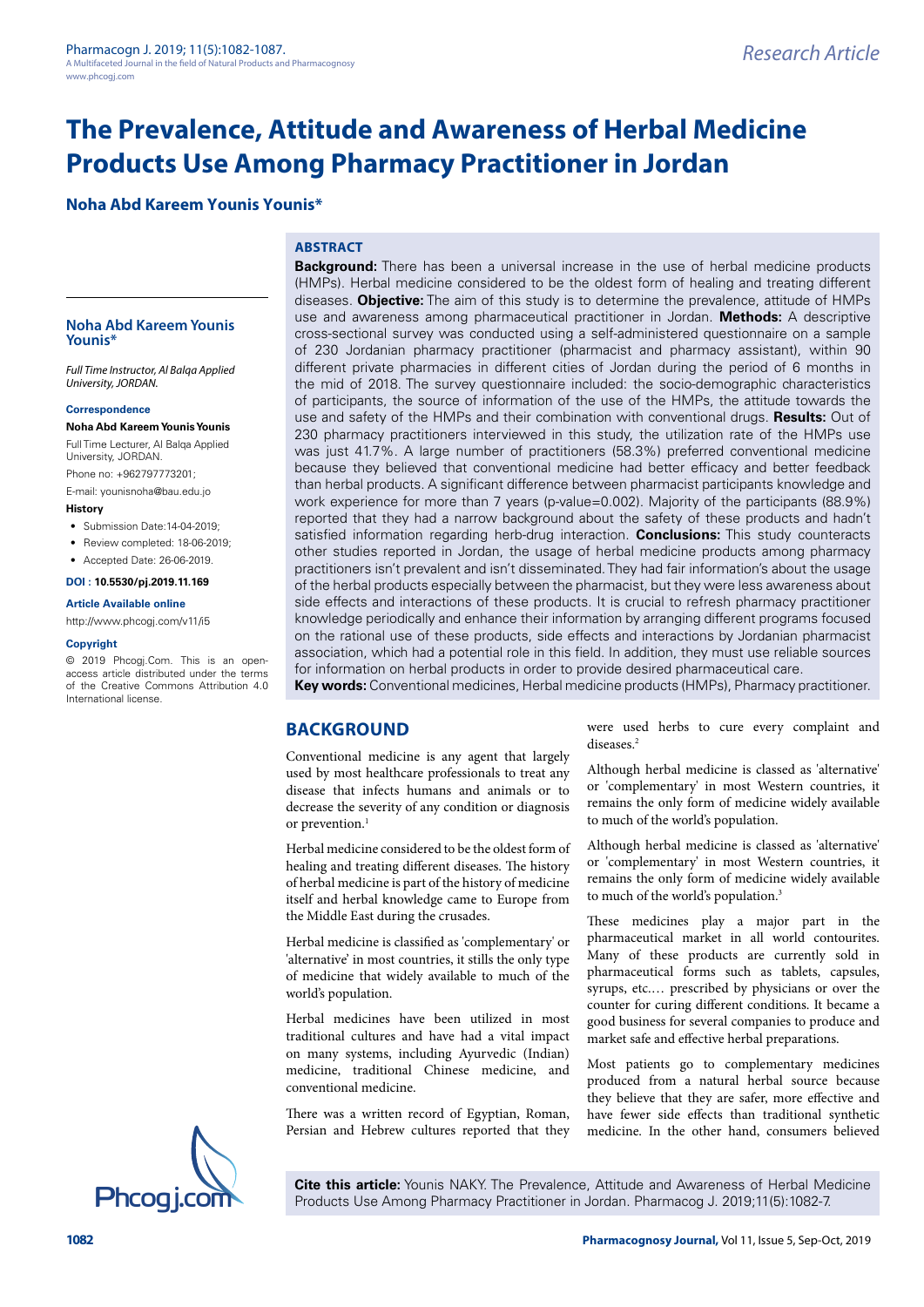that these types of medicines are more accessible than other traditional medicine in various health conditions such as (cold, cough, abdominal spasm, flatulence, etc.

There are an estimated 400,000 plants known today, but only a fraction of these have been studied or used medicinally. Many researchers believe that there are plants yet unrecognized for their healing powers. Pharmaceutical companies and others are actively investigating the potential of plants to provide new antibiotics and other medicines.4

Several factors are connecting with the increasing popularity of (HMPs) use, including individual dissatisfactions with conventional therapies, chronic diseases and cultural impacts.5

Herbs contain many naturally constituents that have biological activity. In fact, Herbs work in a similar manner to many pharmaceutical preparations, and some pharmaceutical medicines are still obtained from plants. For instance, (quinine) is the malaria medicine that extracted from the cinchona bark, and morphine, the pain killer medicine produced from the opium poppy fruits.

The available data according to the safety of these products are limited especially the safety that can be associated with these products, which might be transient or serious outcomes in some cases.<sup>6,7</sup>

However, Western herbalists, believe that herbs should be used in their complete form to be sure that the balance of chemical constituents in the plant is utilized. They suppose that herbal therapy is more useful in the treatment of many conditions especially chronic diseases, so they believe that herbal medicine is very effective with fewer side effects that are often experienced in conventional pharmaceutical therapy. but they also believed that herbal medicine can be extremely potent and, can cause serious adverse effects if it used incorrectly, unawareness of the use of drugs is very crucial for its effects on health, economic and social, and even those effects may exceed the damage to subsequent generations which requires the state to take effective measures in the awareness of drugs.

Also, some types of herbs can affect the body response to other prescribed or over-the-counter medicines, either increasing or decreasing the effects of these medicines. For example, St John's wort can be incompatible with birth control pills, and *Gingko biloba* can increase the risk of bleeding with anticoagulant (blood thinner) agents.<sup>8</sup>

There is no doubt that the issue of awareness and dissemination of culture in general among consumers has an important role in building society. Therefore, the issue of drug education, development of ideas and building a culture of medicine are very important to build a healthy person capable of achieving sustainable development.

In Jordan, the Ministry of Health and Jordanian food and drug administration (JFDA) established official guidelines for registration and regulation of (HMPs)which developed in 2001. The national office on TM/CAM is part of the Drug Directorate of the Ministry of Health; which established in 1999. Herbal medicines are sold in Jordan pharmacies as over the counter and prescription medicines without restriction.9,10

In recognition of the special problems associated with herbal medicinal products, the CPMP (Committee on proprietary medicinal products) has issued specific guidelines dealing with quality aspects and manufacture.

The CPMP guidelines highlight the need for good control of the starting materials and the finished products and emphasize the importance of good manufacturing practice in the manufacture of herbal medicinal products.

The WHO has also published guidelines dealing with the quality control of medicinal plant materials.<sup>1</sup>

The main purposes of this survey-based study were to analyze the prevalence, and awareness of herbal medicine products use among pharmacy practitioner. The study also desired to illustrate this population's attitudes and basic knowledge regarding the safety of herbal medicine.

## **MATERIALS AND METHODS**

The survey protocol was approved by the Jordanians Ministry of Health and funded by Al Balqa Applied University.

This descriptive cross-sectional survey was conducted using a selfadministered questionnaire on a sample of 230 Jordanian pharmacy practitioner (181 pharmacists and 49 pharmacy assistants) was randomly recruited which having 95% confidence intervals, and the margin of error was  $\pm$  5%, they worked in 90 different private pharmacies in different cities of Jordan during the period of 6 months in the mid of 2018.

HMPs referred to all herbal natural therapies that present and dispensed in most private pharmacies. No financial reward was offered. The average time of administration of the interviews was 15 minutes. The questionnaire was written in Arabic, to be applicable to all pharmacy practitioner (including pharmacy assistant) and then translated into English.

The questionnaire included four parts as follows: social demographic data (age, sex and the participants educational level) .Body mass index (BMI) was calculated as the ratio of weight (kilograms) to the square of height (meters); the participants attitude towards the safety of (HMPs); the information sources for the usage and adverse effects of the (HMPs) and the attitudes of the consumer towards the need to consult a physician prior to (HMPs) use during treatment with ordinary drugs; also investigated the frequency, reason of use, source of information of the use of (HMPs) and adverse effects, finally, participants were asked to provide the most common herbal products that they had consumed or counselled to their patients as over the counter agents, we preferred to document the scientific name of the most important component of HMPs presented in selective pharmacies instead of trade names of the whole product.

Nineteen herbal products were selected in our survey (*spirulina, Gingko biloba, ginseng, cranberry, Plantago ovate* (*Psyllium), cinnamon, thyme, garlic, chamomile, menthol, fenugreek, caraway, ginger, papaya, Silybum marianum, pumpkin seed, bran, linseed* and *vinegar*). These products were the most frequently used products by pharmacy practitioners.

# **STATISTICAL ANALYSIS**

Each demographic question was tabulated and recorded as the percentage of the total survey. All statistical analyses were carried out using Statistical Analysis Software (Version 13.0; SAS Institute, Cary, NC). Basic knowledge assessed by using descriptive statistics, as well as data regarding safety and usage.

The distributions frequencies were obtained, and the chi-squared test was used to find out the relationship between all qualitative variables. A  $p \leq 0.05$  revealed that there was a statistically significant difference between variables.

# **RESULTS**

In the 90 private pharmacies visited, two hundred thirty surveys were completed over a 6-months period in the mid of 2018, 181(78.7%) pharmacist and 49(21.3%) pharmacy assistant. The Social demographic characteristics of the participants are summarized in Table 1.

The mean of age participants was 35.4 (SD=7.8) years.142 (64.4%) were females and 88 (35.6%) were males. Most survey respondents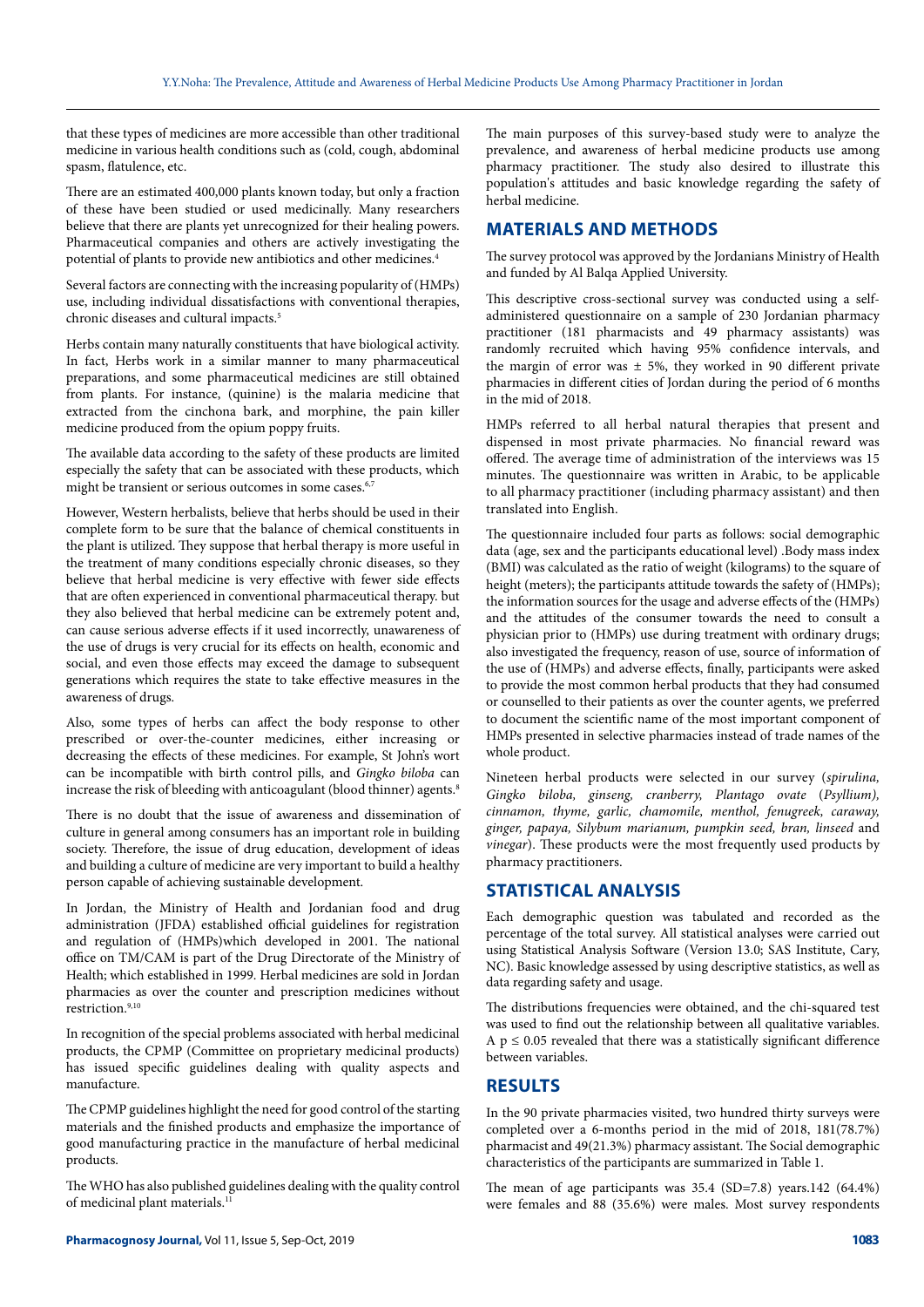### **Table 1: Herbal medicine products survey: baseline social demographic characteristics of participants (N=230).**

| <b>Characteristic</b>          | No. (%)     |
|--------------------------------|-------------|
| <b>Sex</b>                     |             |
| Male                           | 88 (35.6%)  |
| Female                         | 142 (64.4%) |
| Pharmacy practitioner          |             |
| Pharmacist                     | 181 (78.7%) |
| Pharmacy assistant             | 49 (21.3%)  |
| Age, year                      |             |
| $21 - 30$                      | 142 (64.4%) |
| $31 - 40$                      | 44 (20.2%)  |
| $41 - 50$                      | 22 (9.7%)   |
| $>50$                          | 22 (9.7%)   |
| <b>Insurance Health Status</b> |             |
| Insured                        | 152 (68.6%) |
| Uninsured                      | 78 (31.4%)  |
| Education                      |             |
| Postgraduate                   | $11(4.4\%)$ |
| bachelor                       | 170 (73.9%) |
| Universal collage(diploma)     | 49 (21.3%)  |
| No. of family members          |             |
| < 5                            | 95 (43.3%)  |
| $6 - 10$                       | 124 (51.9%) |
| >11                            | $11(4.8\%)$ |
| Years of experience            |             |
| $Median = 7 years$             |             |
| $\leq$ 7 years                 | 143 (62.2%) |
| $> 7$ years                    | 87 (37.8%)  |

152(68.6%) reported being currently had insurance health status and most had 6-10 number of individuals in their family. The vast majority of pharmacy practitioners 170(73.9%) were registered pharmacists and had bachelor's degree in pharmacy, 49(21.3%) were assistant pharmacists that carrying diploma in pharmacy, Small population of the pharmacy practitioners 11(4.4%) had master's degree in pharmacy. The median of experience in years was 7 years.

A significant difference between pharmacist participants knowledge and work experience for more than 7 years (p-value=0.002) compared with participants with less than 7 years of work experiences.

Information regarding participant usage of herbal products is summarized in Table 2.

Approximately more than half of pharmacy practitioners (58.3%) were preferred to use conventional thereby compared to (41.7%) preferred herbal products if they experience any health condition. About 57 % of the participants were free of diseases, the remains cited different diseases encountered in the Jordanian community summarized in Table 2. (colon irritability, diabetes Miletus, hypertension, respiratory diseases, hyperlipidemia, elementary diseases, psychological diseases, obesity).

The great majority of the participants (95%) were concerned in herbal information; which obtained mainly from their previous study in pharmacy college (47%), (29%) from sales representatives and about (19%) from the social media.

Out of 134 (58.3%) survey respondents stated consuming at least one of these products in their lifetime for treating of their own conditions, and 44(19.1%) individuals taking six or more products concurrently.

The most common reasons reported by survey participants for preferring conventional medicine product summarized in Table 3. Approximately 144(62.4%) reported that conventional therapy had better efficacy, better feedback than herbal therapy, definite side effects and better investigated and controlled; on the other hand, 112(48.9%) of responders believed that HMPs were safer and had fewer side effects than conventional therapy. About 75(32.4%) of participant believed that HMPs and conventional therapy had similar feedback. It is interesting to report that 41(17.8%) of pharmacy practitioner thought that herbal product didn't need either laboratory tests or monitoring as in some agents of conventional therapy.

The attitude of pharmacy practitioner about stopping conventional medicine while using herbal products summarized in Table 4, about 176(76.5%) of the participants believed that the conventional medicine shouldn't stop during the usage of herbal products.

More than half of the pharmacy practitioner 52.00% in our sample reported that they give counselling to patients about the herbal uses and 36.9% reported that sometimes, just in special cases they advise these products.

Although the pharmacist's knowledge about uses of selected herbs was

#### **Table 2: HMPs use.**

| <b>Current medical condition(s)</b>  | No (%)      |  |
|--------------------------------------|-------------|--|
| Coronary artery disease/hypertension | $19(8\%)$   |  |
| diabetes mellites                    | 16(7%)      |  |
| Rheumatism                           | 2(1%)       |  |
| Respiratory problem                  | 21 (9%)     |  |
| Gastrointestinal problem             | 58 (25%)    |  |
| Central nervous system problem       | 9(4%)       |  |
| Obesity                              | 21 (9%)     |  |
| Hyperlipidemia                       | 5(2%)       |  |
| Current use of herbal products       |             |  |
| <b>Yes</b>                           | 96 (41.7%)  |  |
| No                                   | 134 (58.3%) |  |
| Frequency of herbal products used    |             |  |
| $< 5$ times                          | 152 (66%)   |  |
| $6-10$ times                         | 45 (19.4%)  |  |
| >10                                  | 33 (14.6%)  |  |
| No. Herbal products used             |             |  |
| < 5                                  | 164 (71.2%) |  |
| $6 - 10$                             | 44 (19.2%)  |  |
| >11                                  | 22 (9.6%)   |  |

**Table 3: The common reasons of consuming conventional and herbal medicine product among pharmacy practitioner.**

| <b>HMPs</b>                                                  | No. (%)     | Conventional<br>therapy                    | No. (%)     |
|--------------------------------------------------------------|-------------|--------------------------------------------|-------------|
| Safer and had<br>fewer side effects                          | 112 (48.9%) | Better efficacy and<br>had faster recovery | 144 (62.4%) |
| Similar feedback<br>with conventional<br>medicine            | 75 (32.4%)  | Better feedback                            | 144 (62.4%) |
| Less cost and more<br>available                              | 64 (27.7%)  | Definite side<br>effects                   | 140 (60.7%) |
| Didn't need<br>neither laboratory<br>tests nor<br>monitoring | 41 (17.8%)  | Better controlled<br>and investigated      | 144 (62.4%) |

### **Table 4: Pharmacy practitioner attitude regarding stopping conventional medicine while using herbal products.**

| The attitude                     | n(%)         |
|----------------------------------|--------------|
| Stop conventional medicine       | $23(10.2\%)$ |
| Don't stop conventional medicine | 176(76.5%)   |
| Sometimes                        | $31(13.3\%)$ |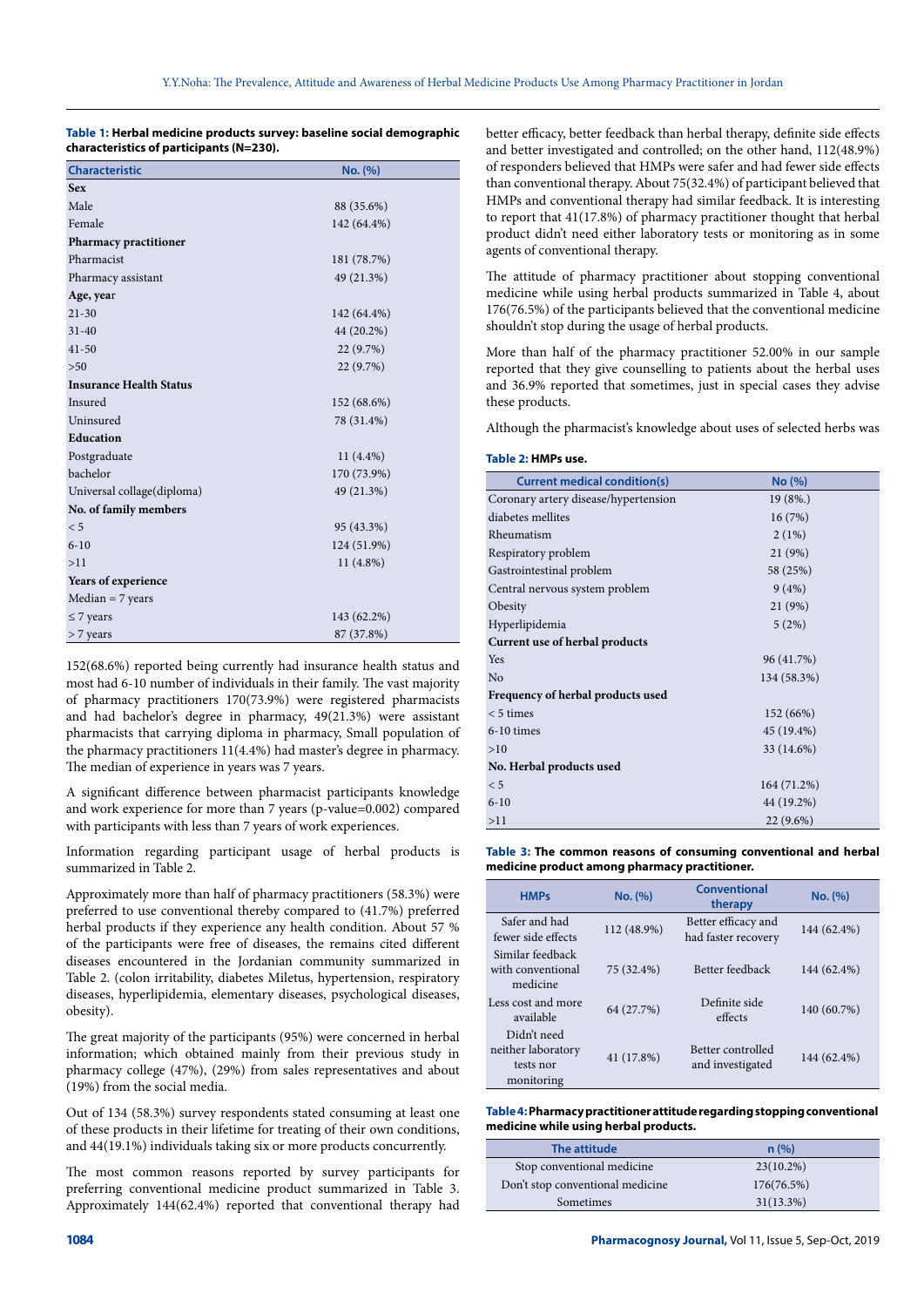better than pharmacy assistants, their information's about the adverse effects of those herbs weren't accurate is shown in Table 5. and had narrow background about herb drug interactions as it is shown in Table 6, about 93(40.4%) of pharmacy practitioner didn't have to satisfy information regarding possible interactions between these products and conventional medicines.

A total of 21 different selected herbs that considered to be the most important active ingredient in HMPs that present in pharmacies. These products were the most frequently used by participants or advise their patients to use it as over the counter products.

The selected herbal products were (*Spirulina, Gingko biloba, ginseng, Cranberry, ovate (Psyllium), Cinnamon, Thyme, Garlic, Chamomile, menthol, fenugreek, caraway, ginger, papaya, Silybum marianum, Pumpkin seed, bran, linseeds* and *vinegar*) were shown in Table 7.

## **DISCUSSION**

This study suggested that the usage of herbal products among Jordanian pharmacy practitioners is very narrow and isn't as expected. This finding is incomparable to other studies where the usage of herbal medicine between pharmacists is widespread. It is possible that some people preferred unconventional herbal medicine because they believe that herbal medicine is more natural than modern conventional drugs.

**Table 5: Pharmacy practitioner knowledge of the use and side effects of selected herbal products.**

| <b>Herbal products</b><br>selected | usage $(\%)$ | Side effects (%) |
|------------------------------------|--------------|------------------|
| cranberry                          | 63.2%        | 2%               |
| Ginseng                            | 51.9%        | 0%               |
| Ginko biloba                       | 51%          | 4%               |
| Cinnamon                           | 48.1%        | 10%              |
| Ginger                             | 46.2%        | 2%               |
| Thyme                              | 44.3%        | 0%               |
| Garlic                             | 42.0%        | 10%              |
| Caraway                            | 39.6%        | 0%               |
| Linseeds                           | 38.7%        | 10%              |
| Menthol                            | 33%          | 2%               |
| Spirulina                          | 25.5%        | 30%              |
| <b>Bran</b>                        | 26.4%        | 0%               |
| Fenugreek                          | 22.6%        | 2%               |
| Vinegar                            | 21.7%        | 30%              |
| Papaya                             | 17.9%        | 5%               |
| Chamomile                          | 16%          | 0%               |
| Silybum marianum                   | 16%          | 35%              |
| pumpkin seed                       | 7.5%         | 5%               |
| Plantago ovate (Psyllium)          | 3.8%         | 30%              |

**Table 6: Pharmacy practitioner awareness towards drug-herb interactions.**

| <b>Characteristic</b> | $n\left(\%\right)$ | p-value |
|-----------------------|--------------------|---------|
| Gender                |                    | 0.804   |
| male                  | $62(70.0\%)$       |         |
| female                | 95(67.0%)          |         |
| Age, year             |                    | 0.980   |
| $21 - 30$             | 107(75%)           |         |
| $31 - 40$             | 30(66.9%)          |         |
| $41 - 50$             | 15(67.7%)          |         |
| 50>                   | 10(45%)            |         |
| Work experience       |                    | 0.208   |
| $=< 7 \text{ years}$  | 93(65.2%)          |         |
| > 7 years             | 67(77.0%)          |         |

**Table 7: The attitudes of pharmacy practitioner regarding giving advice of using herbal products for patients.**

| <b>Characteristic</b> | <b>Counseling on herbs</b><br>$n\frac{6}{6}$ | p-value  |
|-----------------------|----------------------------------------------|----------|
| Gender                |                                              | 0.804    |
| Male                  | $62(70.0\%)$                                 |          |
| Female                | 95(67.0%)                                    |          |
| Age, year             |                                              | 0.980    |
| $21 - 30$             | 55(23.9%)                                    |          |
| $31 - 40$             | 39(17%)                                      |          |
| $41 - 50$             | 155(67.7%)                                   |          |
| 50>                   | 10(45%)                                      |          |
| Work experience       |                                              | $0.002*$ |
| $=< 7 \text{ years}$  | 74(23.2%)                                    |          |
| $> 7$ years           | 154(66.9%)                                   |          |

Although WHO documented that some herbal products are very potent, and their safety is not clear. In addition, these products could be dangerous and toxic when consumed in combination with conventional agents. Majority of pharmacy practitioner participating in our study convinced that conventional therapy had better efficacy, and better feedback than herbal therapy, they believed that conventional medicine had definite side effects and better control than unconventional medicine; this finding is incomparable to other study conducted in Jordan in 2016 among pharmacy College students and nonpharmacy students), they recorded that the majority of pharmacy student (80%) use medicinal herbs as alternative therapy to modern medication, in addition; they reported that their family was the main source of their herbal knowledge, and most of them were used herbal medicine to treat abdominal pain.12

Other study conducted in Jordan among pharmacists documented that the majority of pharmacists believed that advanced educational courses about pharmacological and toxic effects of herbal medicine products were essential.<sup>13</sup>

In 2010, other study conducted among the pharmacists in Abu Dhabi reported that the use of herbal medicine is more prevalent, and they were aware of the uses of these products, but they had similar results regarding herbal side effects and herbal-drug interactions.14

Another study that opposed our study finding had previously evaluated the prevalence of using herbal medicine among pharmacist was at Kuwait in 2007 recorded that most pharmacists preferred herbal products instead of conventional pharmaceuticals.15

In addition other study conducted in 2013 at Nigeria reported that majority of pharmacist preferred using herbal medicine and they believed that herbal medicine is safer and more efficacious but they agree with our study that pharmacists had very poor information's about herbal side effects or herbal-drug interaction, they recommended many training courses regarding indication and safety of these products.16

The cross-sectional study was conducted in Gondar, Northwest Ethiopia, reported good attitude regarding herbal medicines, they were rarely dispensing these products. And they had limited knowledge on herbal medicine information.<sup>17</sup>

Another study was done in the occupied Palestinian territory between Dec 2014, and March 2015, among 350 pharmacists. Only 133 (38%) pharmacists reported that herbal medicine is very effective and 171 (49%) believed that they are very safe. The product packaging and medical representatives were common sources of information. Health tonic preparations were commonly dispensed drugs, followed by cough preparations. Majority of pharmacists reported that herbal products were effective, 50% of pharmacists unsure regarding their safety. They had good knowledge about the uses of herbal medicines, but they had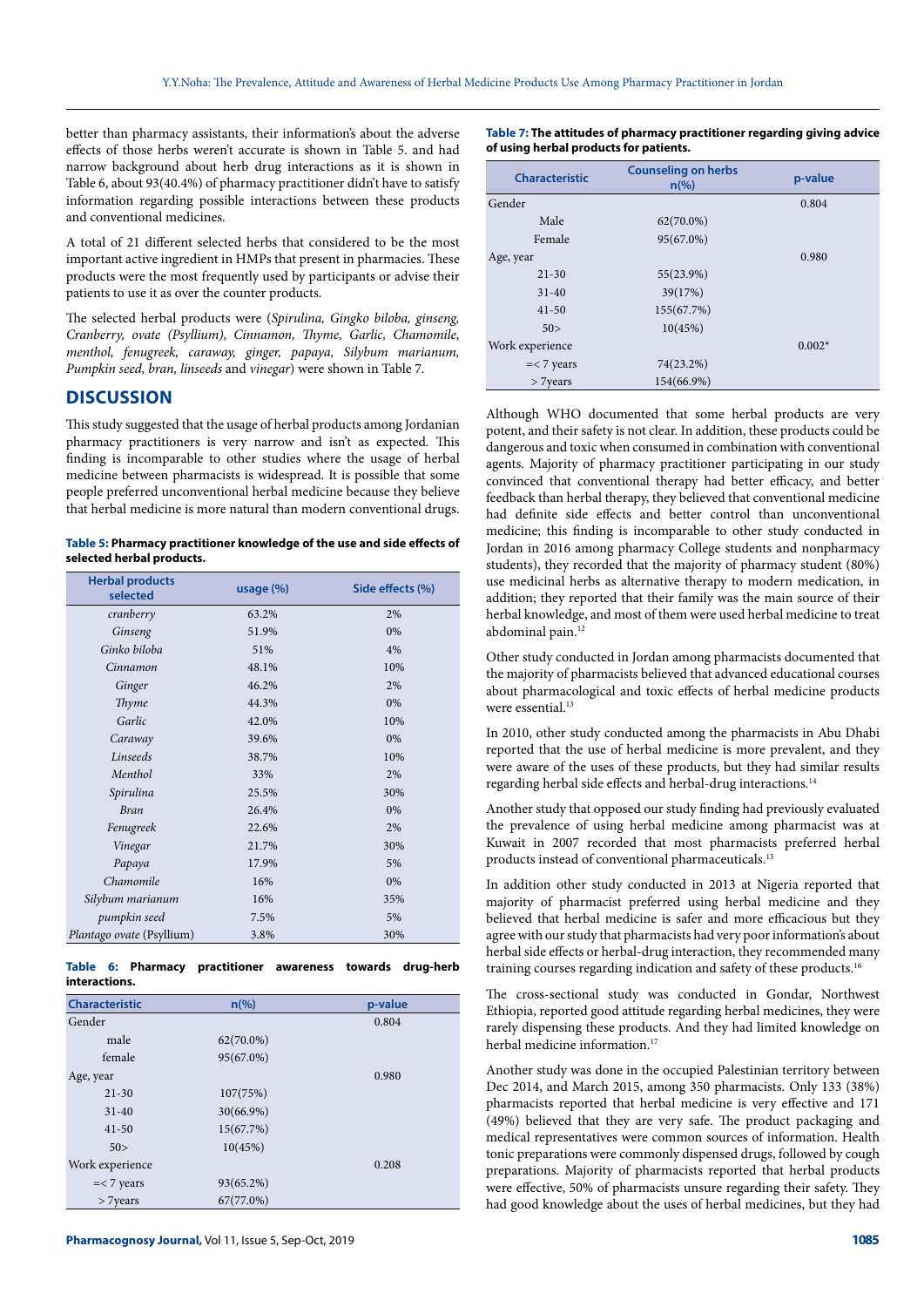similar findings to our study regarding awareness of interactions and adverse effects that they were inadequate.<sup>18</sup>

A cross-sectional study in Saudi Arabia was conducted in 2012 documented that 9.1% just interested in herbal medicines lack of time was the most common barriers that limit discussing herbal medicine products, lack of scientific evidence that supports herbal. medicine use and lack of reliable resources, or lack of knowledge of herbal medicines, so it is necessary to educate and training pharmacists.<sup>19</sup>

Other research published in 2015 about the knowledge and attitude of medical students in Tamale, Ghana about using Herbal medicine and found that most students consume herbal medicine and get good outcomes.20

The usage of herbal products influences their compliance with the prescribed conventional regimen. Despising of the herbal medicine by the pharmacist for patients being more dangerous if we know that the greatest number of patients with chronic diseases are using herbal products without any knowledge of their physician or pharmacist; some surveys reported that many patients don't inform their physicians about the usage of herbal medicines use and don't even physicians don't ask the patient about these products.<sup>21</sup> The same findings were found in the European area, there are plenty of herbs that have been widely used as a traditional prescription without any information about their toxicity. The lack of health education programs that warn the public of the risks of consuming the traditional products particularly, high-risk populations and the pharmacist role is critical in the area.

The usage of certain types of herbs together with conventional medicine is crucial in some conditions, such as warfarin drug. Some herbal products such as garlic, ginseng and ginkgo when used with warfarin, it may increase the anticoagulant effect of warfarin and increase the susceptibility of bleeding.<sup>15,22</sup>

The pharmacist should ask the patient if he/she is using any herbs in order to avoid probable drug-herb interactions. In addition, pharmacy practitioner should know these drug-herb interactions in order to educate their patients.

This study detects that pharmacy practitioners were capable to give the right information about the usage of selected herbal products more than drug-herb interactions. The same results found in other studies.<sup>24,25</sup>

As the increasing of herbal medicine use, the responsibility of the pharmacist will be increased to be more aware of all information about these products. It was reported in this study that the most dominant of respondents were concerned about getting more information about herbal products.

All pharmacy practitioner should have basic information's about herbal products in order to give useful pharmaceutical care for patients.

Majority of participants in different studies obtained their herbal information during their studying in pharmacy schools.<sup>25</sup>

The other interesting finding was that about one-third of participants were taken herbal information from sales representatives and media, these sources are not usually under control of any foundation to confirm the accuracy and the quality of such information. The same results found among Missouri pharmacists were documented.26

The results of our survey suggest that information about herbal products should be provided to the pharmacy practitioners not just as an obligatory course in Pharmacy Colleges but also should organizing continuous education programs and training courses in order to enhance practitioner herbal knowledge.<sup>23</sup>

# **CONCLUSION**

This study counteracts other studies reported in Jordan, the usage of herbal medicine products among pharmacy practitioners isn't prevalent and isn't disseminated in Jordan. They had fair information's about the usage of the herbal products especially between the pharmacists, but they were less awareness about side effects and interactions of these products. Because of these herbal products being over the counter agents and requested from large number of patients it is very important to refresh pharmacy practitioner knowledge periodically and enhance their information by arranging different programs focused on rational use of these products, side effects and interactions by Jordanian pharmacist association, which had a potential role in this field. In addition, they must use reliable sources for information on herbal products in order to provide desired pharmaceutical care.

## **REFERENCES**

- Debas HT, Laxminarayan R, Straus SE. Complementary and alternative medicine. 2019.
- 2. Schifino-Wittmann MT. Morphogenesis in plant tissue cultures. Plant Pathology. 2001;50(1):138-9.
- 3. Barbara MP, Nahin RL. Complementary and alternative medicine use among adults and children; United States, 2007. [online] Cdc.gov. Available at:
- 4. https://stacks.cdc.gov/view/cdc/5266 [Accessed 9 Apr. 2019].
- 5. Wikipedia Contributors. Botanic Gardens Conservation International. [online] Wikipedia. Available at:
- 6. [https://en.wikipedia.org/wiki/Botanic\\_Gardens\\_Conservation\\_International.](https://en.wikipedia.org/wiki/Botanic_Gardens_Conservation_International)
- 7. Spanakis M, Sfakianakis S, Sakkalis V, Spanakis E. PharmActa: Empowering patients to avoid clinical significant drug–herb interactions. Medicines. 2019;6(1):26.
- 8. Molassiotis A, Fernández-Ortega P, Pud D, Ozden G, Scott J, Panteli V, *et al*. Use of complementary and alternative medicine in cancer patients: a European survey. Annals of Oncology. 2005;16(4):655-63.
- 9. Ernst E. Serious psychiatric and neurological adverse effects of herbal medicines - a systematic review. Acta Psychiatrica Scandinavica. 2003b;108(2):83-91.
- 10. Casey MG, Adams J, Sibbritt D. An examination of the prescription and dispensing of medicines by Western herbal therapists: A national survey in Australia. Complementary Therapies in Medicine. 2007;15(1):13-20.
- 11. Jordan FDA Registration Requirements for Herbal medicine / Drug Product. (n.d.). [online] Available at: http://nobles.com.jo/pdf/herbal\_medicine%20/ products/A-\_Registration\_requierments\_of\_the\_herbal\_pharmacutical\_pro.pdf [Accessed 10 Apr. 2019].
- 12. Who.int. National Policy on Traditional Medicine and Regulation of Herbal Medicines - Report of a WHO Global Survey: 5. Country summaries: 5.3 WHO Eastern Mediterranean Region. [online] Available at: [http://apps.who.int/](http://apps.who.int/medicinedocs/en/d/Js7916e/9.3.html) [medicinedocs/en/d/Js7916e/9.3.html.](http://apps.who.int/medicinedocs/en/d/Js7916e/9.3.html)
- 13. Bansal G, Suthar N, Kaur J, Jain A. Stability testing of herbal drugs: Challenges, regulatory compliance and perspectives. Phytotherapy Research. 2016;30(7):1046-58.
- 14. SMA A, B, A, DA D. Perceptions and use of medicinal herbs among college students at a Jordanian University in Amman-Jordan: Traditions Supersedes Education. Journal of Traditional Medicine & Clinical Naturopathy. 2016;05(03).
- 15. Iman B, Eman E, el Hait S, Sami. Herbalism in the world of pharmacy: The Jordanian Perspective. 2014.
- 16. Fahmy SA, Abdu S, Abuelkhair M. Pharmacists´ attitude, perceptions and knowledge towards the use of herbal products in Abu Dhabi, United Arab Emirates. Pharmacy Practice. 2010;8(2).
- 17. Abahussain NA, Abahussain EA, Al-Oumi FM. Pharmacists attitudes and awareness towards the use and safety of herbs in Kuwait. Pharmacy Practice. 2007;5(3).
- 18. Oshikoya KA, Oreagba IA, Ogunleye OO, Oluwa R, Senbanjo IO, Olayemi SO. Herbal medicines supplied by community pharmacies in Lagos, Nigeria: pharmacists' knowledge. Pharmacy Practice. 2013;11(4):219-27.